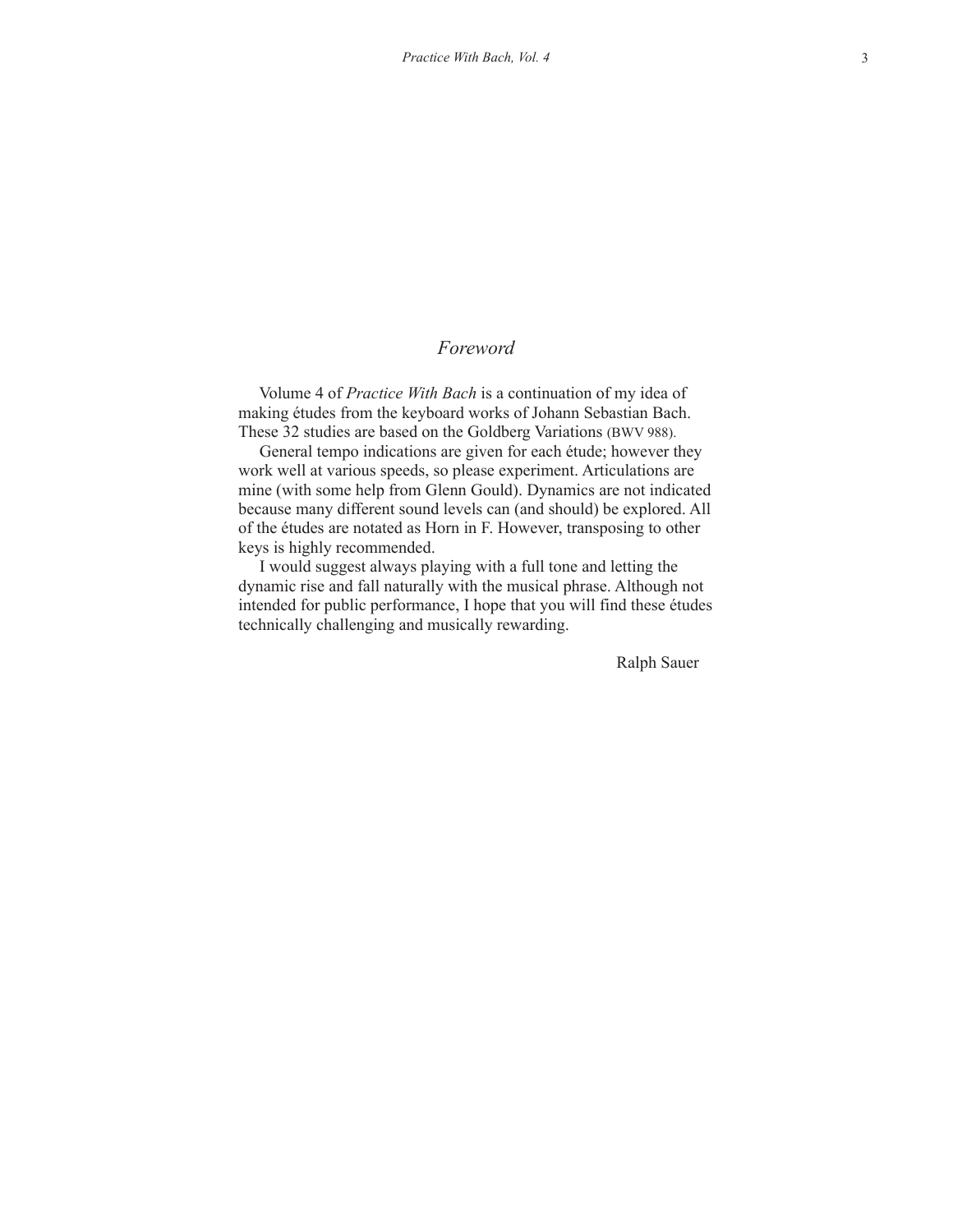## **Aria**



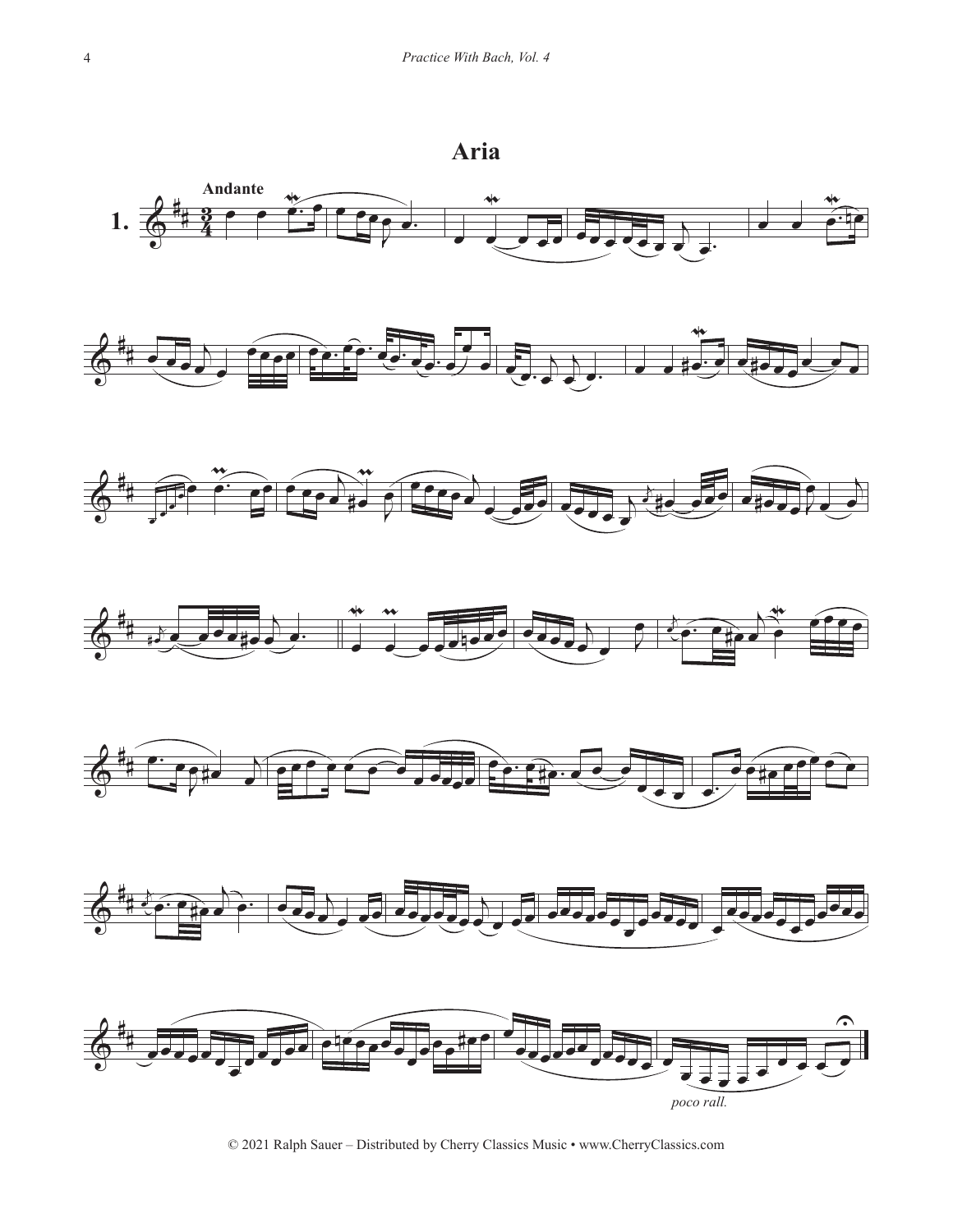



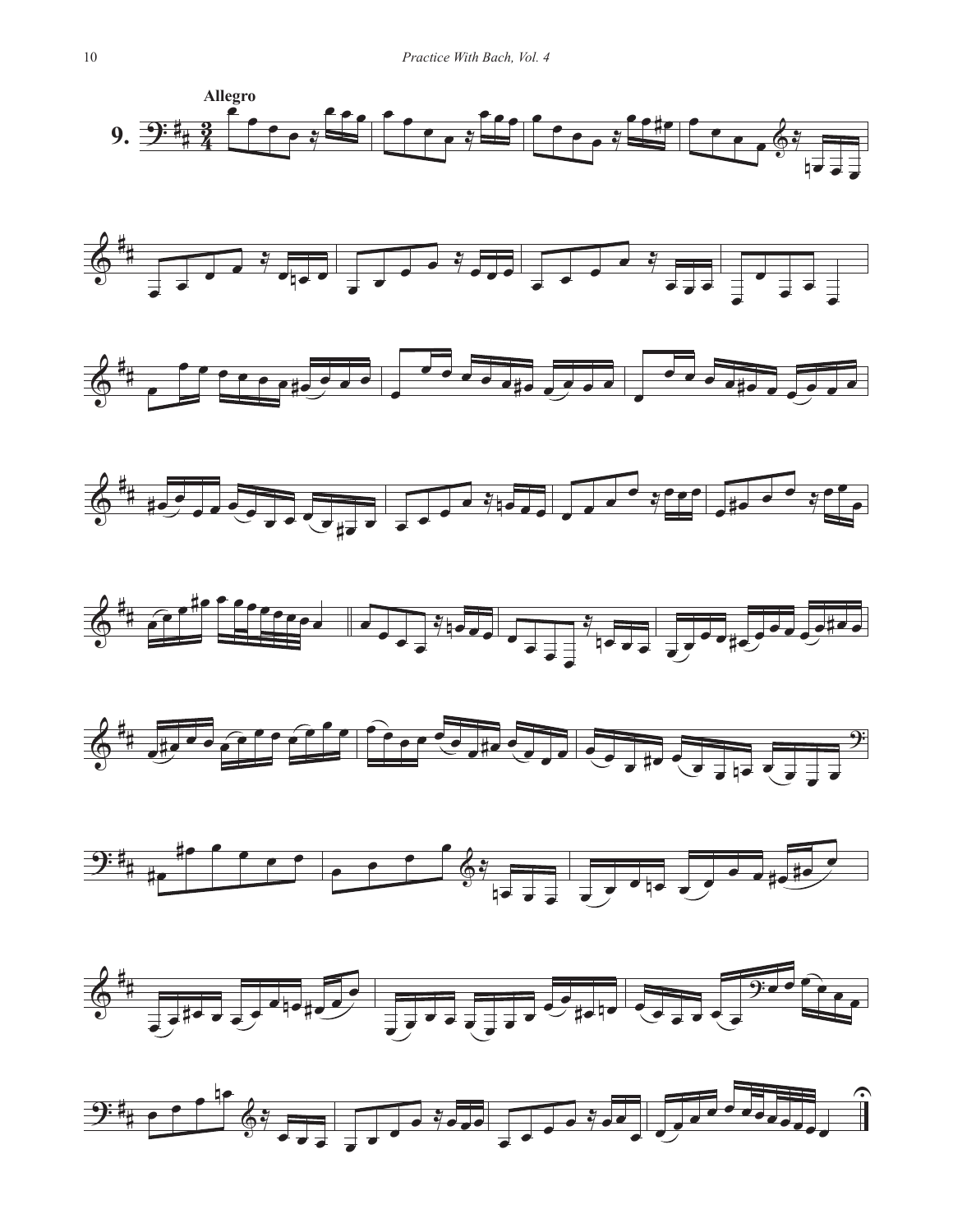